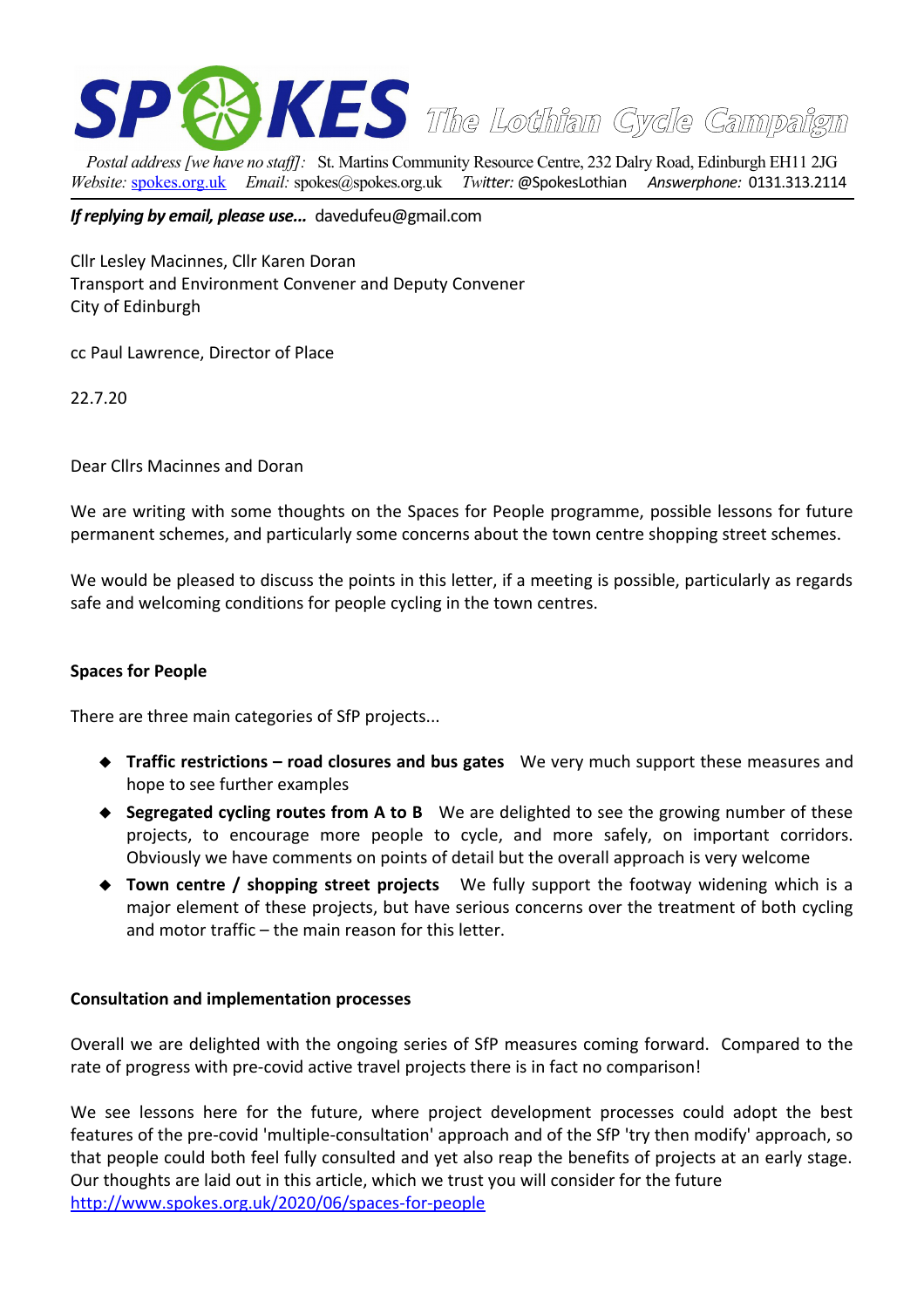## **Town Centre / shopping street projects**

We are fully aware that these are the most difficult and contentious projects, with fixed levels of road width, clear need for wider footways, often intense pressure from shopkeepers to retain roadside parking, and of course the need for speed of implementation.

**Nonetheless the town centre schemes in general appear if anything to worsen cycling conditions; certainly not encouraging more people to cycle or people to cycle more. In most cases, far from segregated provision, the proposals bring one lane for all traffic, including bicycles. Cyclists will experience the fear resulting from traffic building up behind and the danger of close passes. Nor are traffic levels or speeds reduced.**

This does not comply with the National Transport Strategy's sustainable transport hierarchy<sup>[1](#page-1-0)</sup>. Traffic levels and flow are taking priority over safe and welcoming conditions for people cycling. High streets should feel and be safe for people to walk, wheel and cycle - through wider footways, safe cycle facilities, traffic reduction and lower speeds.

The town centre proposals are in two phases, albeit with no indication of timescale for Phase 2, with most cycle provision, apparantly, in Phase 2. However, not only does this leave an interim period of unknown duration when cycling conditions will often be worsened, but the Phase 1 designs give little confidence that it will be feasible to make adequate cycling provision in Phase 2.

A common approach in Phase 1 is to remove selected roadside car parking and divide the freed-up space between wider footway and wider carriageway, stating in responses that this provides room on the carriageway for cycling. Another common approach is to extend the footway over an existing advisory cycle lane, without providing a new cycle lane in Phase 1 (and no clarity on Phase 2).

Whilst existing confident cyclists can probably cope, there is little hope of encouraging more people to cycle or supporting those who have started recently and are nervous of traffic - as is the intention of the government's SfP funding. For those who do nonetheless decide to cycle, many will unfortunately be tempted to use the extended footway area rather than carriageway.

### **Town Centres - Next Steps**

1. Town Centre Phase 1 schemes are now being implemented, with welcome footway widening. The Council must, as a priority, identify consequential risks to people cycling, given the points above.

2. We would be grateful to know when and how Phase 2 will be brought forward and Implemented.

3. Given that these schemes come under emergency pandemic funding and rules, 'try then modify' should be applied urgently to Phase 1 projects rather than only waiting for Phase 2 to make cycling safer. Modifications should be based firmly on the sustainable transport hierarchy: walking and wheeling, then cycling, then public transport, then private vehicles – so making high streets more pleasant to spend time in and supporting local businesses. See appendix for possible measures.

### Yours sincerely

### Dave du Feu

Spokes, in conjunction with Spokes Portobello and Spokes South Edinburgh

<span id="page-1-0"></span><sup>1</sup> The Sustainable Travel Hierarchy is on pages 42-43 of the National Transport Strategy, <https://www.transport.gov.scot/media/47052/national-transport-strategy.pdf>